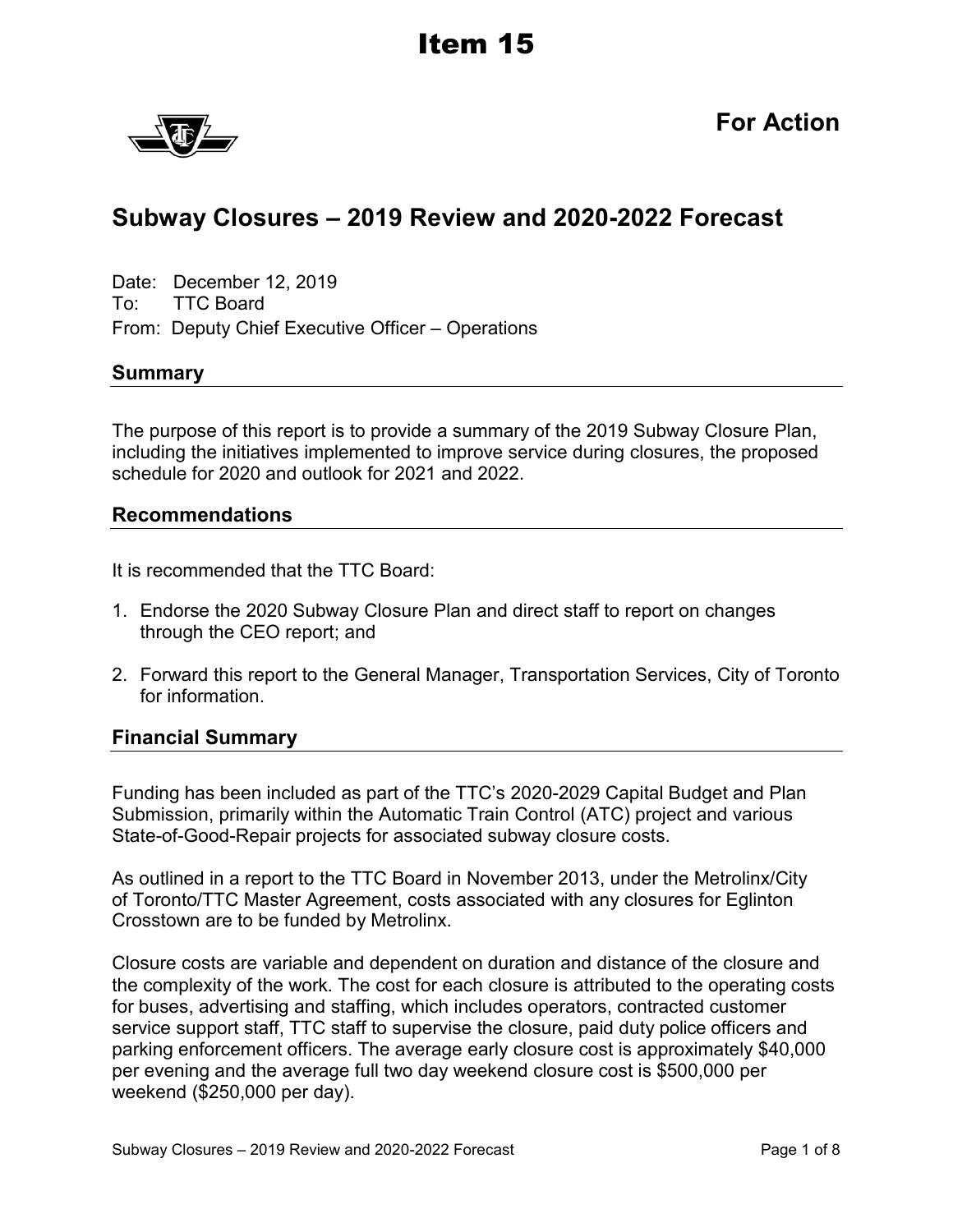The Chief Financial Officer has reviewed this report and agrees with the financial impact information.

## **Equity/Accessibility Matters**

Subway closures result in route diversions and other temporary changes to transit service. These changes may impact access to transit service for various TTC customers, including families, people with disabilities and seniors.

In order to minimize the impact, the TTC provides:

- Scheduled Wheel-Trans vehicles to assist customers to reach an accessible subway station; and
- Accessible low-floor buses are equipped with ramps and a kneeling feature. These buses have route destination signs, as well as automated audible and visual next stop announcements.

The TTC provides advance notification of subway closures and temporary and extended service disruptions and delays to customers via:

- Audible and visual displays on video screens on subway platforms and stations.
- Website postings at Service [Advisories,](https://www.ttc.ca/Service_Advisories/index.jsp) on Twitter [@TTCnotices](https://twitter.com/ttcnotices)  $\blacksquare$  and [Facebook](https://www.facebook.com/TorontoTransitCommission) **.1**
- **Email to customers who registered to My TTC [e-Alerts.](https://www.ttc.ca/Service_Advisories/My_ttc_e_services/index.jsp)**
- [mywheel-trans.ttc.ca](https://mywheel-trans.ttc.ca/SelfBooking2018/login) updated with subway closures information when booking a trip.
- Accessible transit stops are marked with blue International Symbol of Access.
- TTC station names are clearly marked on all subway platforms.
- Elevator and escalator crews are stationed at end terminals to ensure all accessible equipment is functional.
- Escalator and elevator disruption information is posted on the TTC website at Elevators and escalators planned [maintenance.](https://www.ttc.ca/Service_Advisories/Elevators_and_escalators/index.jsp) Status is also available, by calling 416-539-5438 (LIFT), TTY 416-338-0357, or by e-mail at My TTC [e-Alerts](https://www.ttc.ca/Service_Advisories/My_ttc_e_services/index.jsp) (elevators only).

The TTC continues to work to provide a barrier-free transit system, in support of the Accessibility for Ontarians with Disabilities Act's (AODA) for an accessible Ontario by 2025.

[https://www.ttc.ca/TTC\\_Accessibility/Accessible\\_Transit\\_Services\\_Plan/Accessible\\_Ser](https://www.ttc.ca/TTC_Accessibility/Accessible_Transit_Services_Plan/Accessible_Service_Transit_Plan_2016/Financial%20Summary.jsp) vice Transit Plan 2016/Financial%20Summary.jsp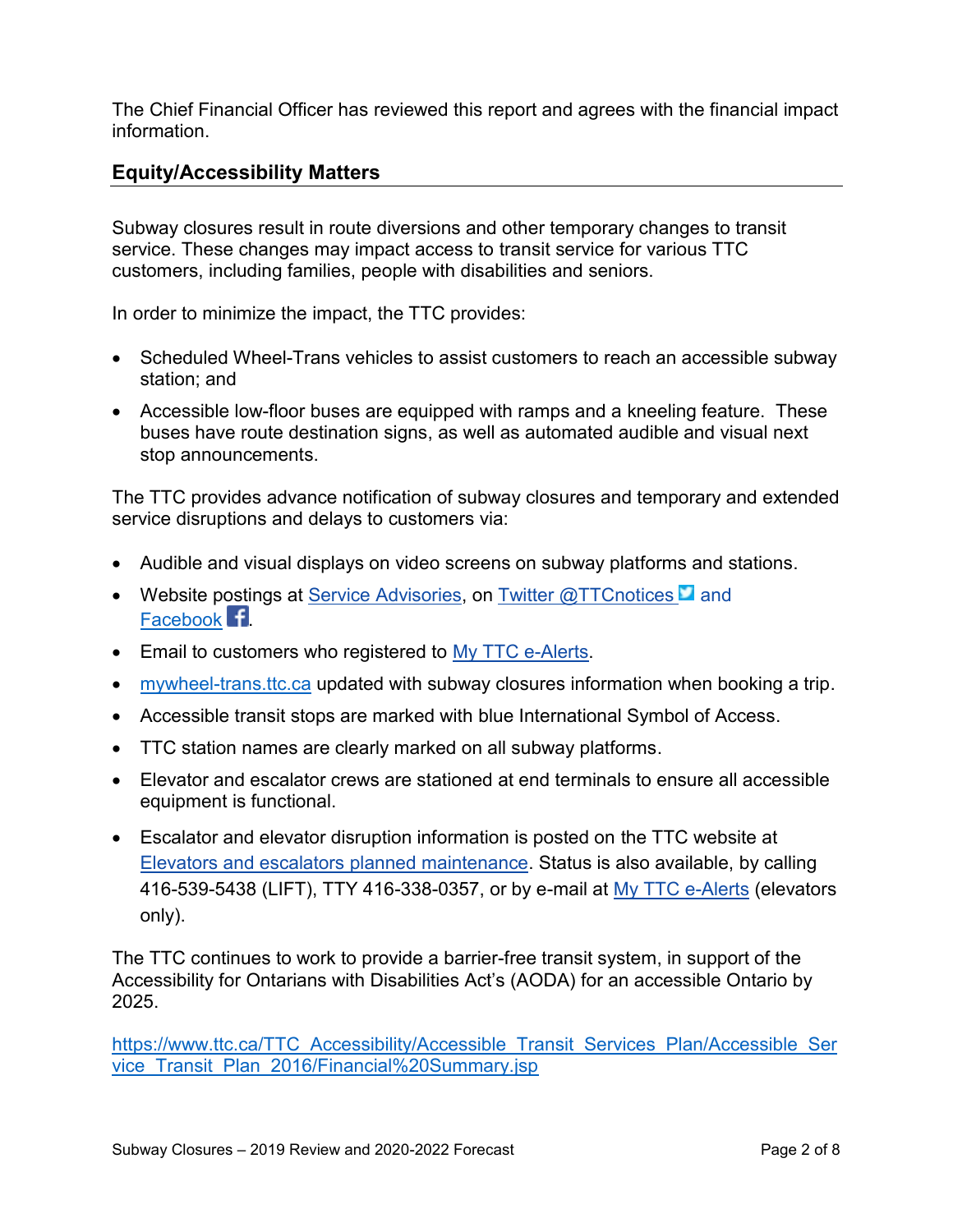All subway closures are extensively planned and co-ordinated to have as little impact on our customers as possible. The TTC takes into consideration the impact each closure has on service levels across the city and how this will affect customer travel patterns. The TTC does its best to minimize the impact on its customers. During the subway closures, the TTC provides various alternate services by:

- Operating shuttle buses along the affected portion of the subway line and servicing closed stations.
- Increasing service on existing routes affected by the subway closure.
- Modifying traffic signals to give priority to the shuttle buses, minimizing traffic congestion and improving shuttle bus efficiency.
- Using Run-As-Directed (RAD) and construction buses along routes impacted by subway closures and surface construction projects (including Eglinton Crosstown construction).
- Employing Toronto Police Paid Duty Officers to assist shuttle buses through busy intersections, as well as Toronto Parking Enforcement Officers to enforce parking restrictions along the shuttle route.
- Staffing stations and shuttle bus stops with supervisory staff and customer service representatives to provide customer information and respond to the needs of customers.
- Staff and customer service representatives are trained on the AODA and the Ontario Human Rights Code in order to respond to the needs of customers.
- Communicating to customers in advance of, and during, all closures through signage, announcements, and media outlets.

It is important to stress that shuttle services cannot fully duplicate the carrying capacity of subway trains.

## **Decision History**

At its meeting on November 18, 2013, the TTC Board received a report that provided an overview of Metrolinx's Eglinton Crosstown Light Rail Transit Project and summary of the Metrolinx/City of Toronto/TTC Master Agreement. The Master Agreement includes a provision that all costs associated with any closures for Eglinton Crosstown are to be absorbed by Metrolinx.

[Yonge-Eglinton and Eglinton West Interchange Stations](https://www.ttc.ca/About_the_TTC/Commission_reports_and_information/Commission_meetings/2013/November_18/Reports/Yonge-Eglinton_and_E.pdf) – Metrolinx Eglinton Crosstown Light Rail Transit Project – [Preliminary Concept Design Approvals](https://www.ttc.ca/About_the_TTC/Commission_reports_and_information/Commission_meetings/2013/November_18/Reports/Yonge-Eglinton_and_E.pdf) (https://www.ttc.ca/About\_the\_TTC/Commission\_reports\_and\_information/Commission \_meetings/2013/November\_18/Reports/Yonge-Eglinton\_and\_E.pdf)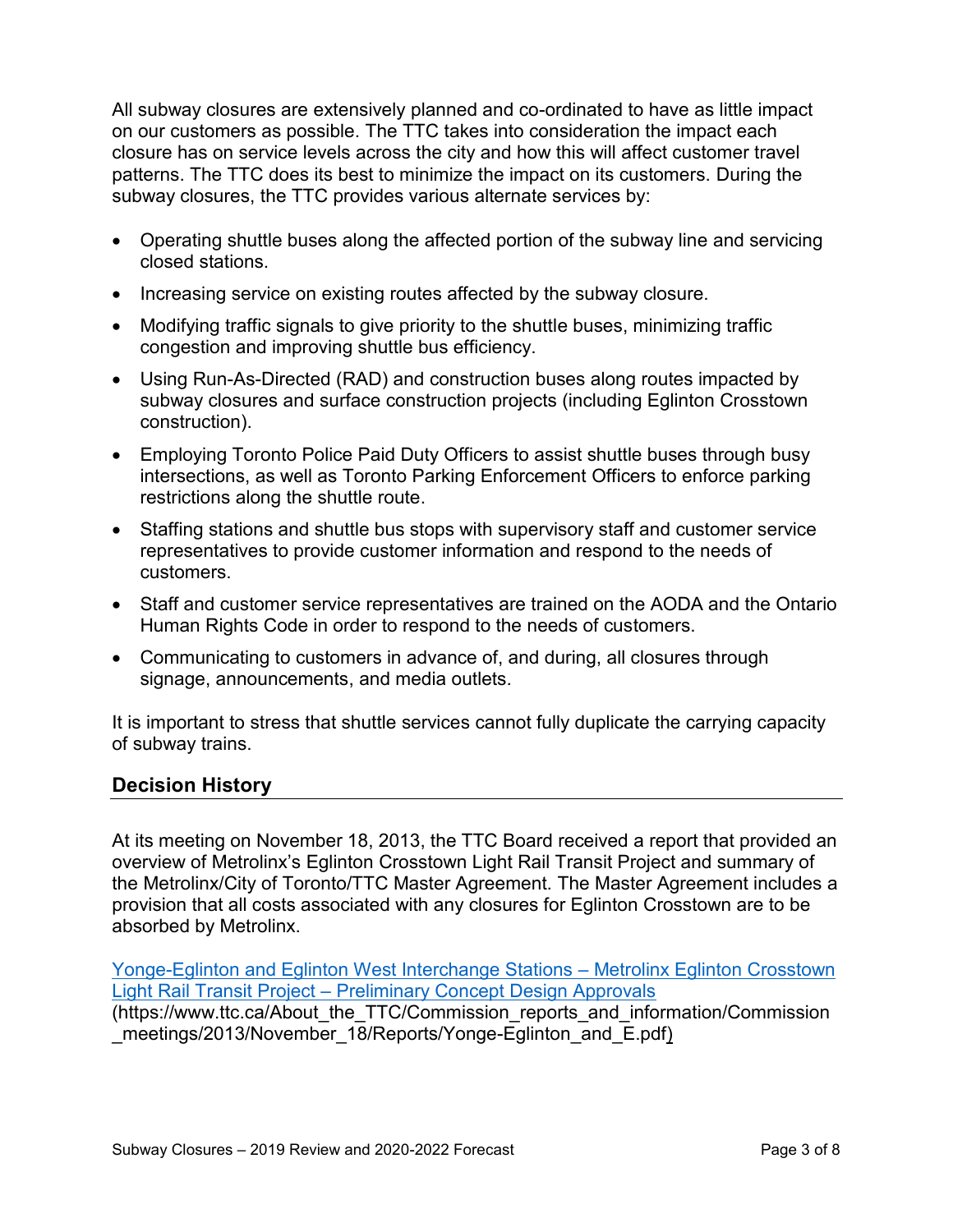At its meeting on August 19, 2014, the Board received a report that explained the need for, and purpose of, subway closures.

#### [Explanation of Subway Closures](https://www.ttc.ca/About_the_TTC/Commission_reports_and_information/Commission_meetings/2014/August_19/Reports/Explanation_of_Subway_Closures.pdf)

(https://www.ttc.ca/About\_the\_TTC/Commission\_reports\_and\_information/Commission meetings/2014/August 19/Reports/Explanation of Subway Closures.pdf)

At meetings on January 18, 2017, November 13, 2017 and April 11, 2019, staff made presentations to the TTC Board on subway closures.

Presentation: Subway Closures - [2016 Year In Review and 2017 Forecast](https://www.ttc.ca/About_the_TTC/Commission_reports_and_information/Commission_meetings/2017/January_18/Reports/10_Presentation%20Subway%20Closures%20%202016%20Year%20in%20Review%20and%20201.pdf)

(https://www.ttc.ca/About\_the\_TTC/Commission\_reports\_and\_information/Commission \_meetings/2017/January\_18/Reports/10\_Presentation%20Subway%20Closures%20%2 02016%20Year%20in%20Review%20and%20201.pdf)

Subway Closures – [2017 Year in Review and 2018 Forecast](https://www.ttc.ca/About_the_TTC/Commission_reports_and_information/Commission_meetings/2017/November_13/Reports/10_Subway_Closures_2017_Year_in_Review_and_2018_Forecast.pdf) [\(https://www.ttc.ca/About\\_the\\_TTC/Commission\\_reports\\_and\\_information/Commission](https://www.ttc.ca/About_the_TTC/Commission_reports_and_information/Commission_meetings/2017/November_13/Reports/10_Subway_Closures_2017_Year_in_Review_and_2018_Forecast.pdf) meetings/2017/November 13/Reports/10 Subway Closures 2017 Year in Review [and\\_2018\\_Forecast.pdf\)](https://www.ttc.ca/About_the_TTC/Commission_reports_and_information/Commission_meetings/2017/November_13/Reports/10_Subway_Closures_2017_Year_in_Review_and_2018_Forecast.pdf)

Subway Closures – 2018 Review and 2019 Forecast https://www.ttc.ca/About\_the\_TTC/Commission\_reports\_and\_information/Commission [meetings/2019/April\\_11/Reports/20\\_Subway\\_Closures\\_2018\\_Review\\_and\\_2019\\_Fore](https://www.ttc.ca/About_the_TTC/Commission_reports_and_information/Commission_meetings/2019/April_11/Reports/20_Subway_Closures_2018_Review_and_2019_Forecast.pdf) [cast.pdf](https://www.ttc.ca/About_the_TTC/Commission_reports_and_information/Commission_meetings/2019/April_11/Reports/20_Subway_Closures_2018_Review_and_2019_Forecast.pdf)

#### **Issue Background**

The TTC is committed to providing safe, reliable and efficient service. In order to do so, the TTC performs regular inspections and repairs to its infrastructure nightly at the conclusion of subway service.

Currently, the subway system opens at 6 a.m., six days a week and at 8 a.m. on Sundays, with a closing time between 2 a.m. and 3 a.m. These operating hours result in a small window of opportunity to carry out required maintenance work. On weeknights and Saturdays, TTC staff have an approximate three-hour time frame for work, and from Saturday night into Sunday morning, a five-hour time frame is available. Further, because the nature of the work requires TTC staff to set up work zones and move equipment into the work area, typically less than two hours of physical work can be achieved each night.

The TTC typically uses four types of closures. These include:

**Weeknight Early Closure**: A section of the line is closed early, at 11 p.m. on weeknights, Monday to Thursday. This approach was tried in the fall of 2018 and was fully implemented in 2019 with intention to continue utilizing in 2020 and beyond.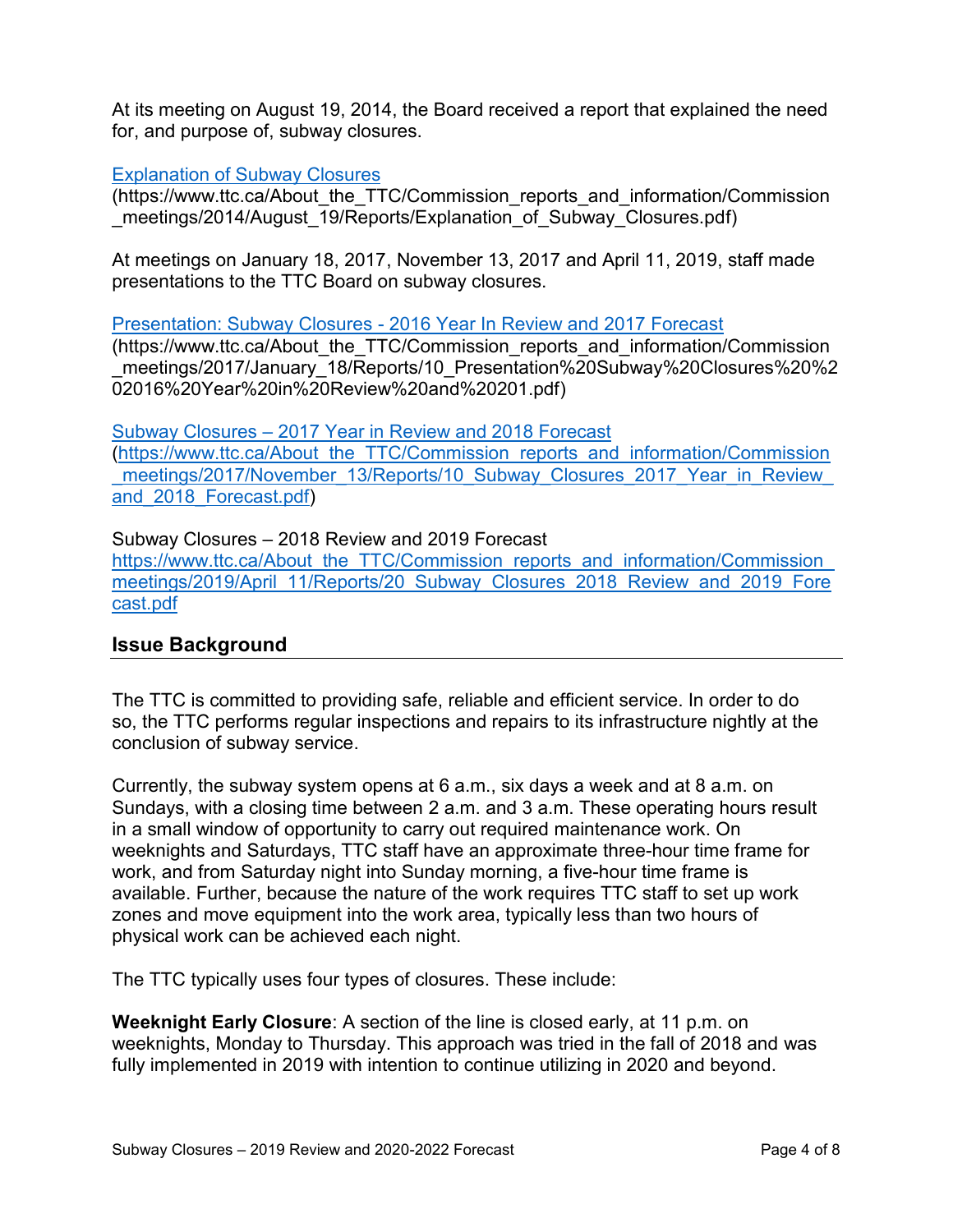**One Day Weekend Closure**: A section of the line is closed for one day from end of service the previous night to the start of service the following morning.

**Full Weekend Closure**: A section of the line is closed for two days from end of service Friday night to the start of service on Monday morning. One full weekend closure is equivalent to approximately five weeks of night work.

**One Day Late Opening**: A section of the line is closed, usually on a Sunday, for approximately four hours and regular scheduled service begins after 12 p.m.

Two major projects are currently progressing on Line 1 Yonge-University - the ATC Resignalling project and the Eglinton Crosstown project. These make up the majority of the full weekend closures as the complexity of these projects does not allow for work to be conducted during the regular nightly maintenance window.

Additionally, based on TTC ridership data, there are fewer customers travelling on weekends than weekdays and therefore full weekend subway closures minimize disruption to a greater number of customers.

In 2019, the TTC planned and executed full weekend closures, single-day closures, early closures and late openings, as outlined below.

### **Comments**

#### **2019 Closure Accomplishments**

In 2019, there were 73 planned closures, 31 full weekend closures, six single-day closures, eight late openings and 28 early closures. However, 11 full weekend closures, one single-day closure were cancelled, five full weekend closures were postponed to 2020 and two were rescheduled later in the year. Some of these changes to the original schedule were as a result of the following:

- Cancellations requested by the Eglinton Crosstown project.
- Rescheduling of maintenance/capital activities due to resource limitations to better align with project schedules and work scopes, given the limitations with employee overtime.
- Conflicts with major special events.

In 2019, we continued with the early closure concept where a segment of the subway line was closed early (approximately 11 p.m.) on weeknights, Monday to Thursday. This year the TTC successfully completed 28 weeks of these closures. These early weeknight closures proved successful as they allowed for the extension of the typical maintenance window, which resulted in additional work and repairs to be completed, while minimizing customer inconvenience.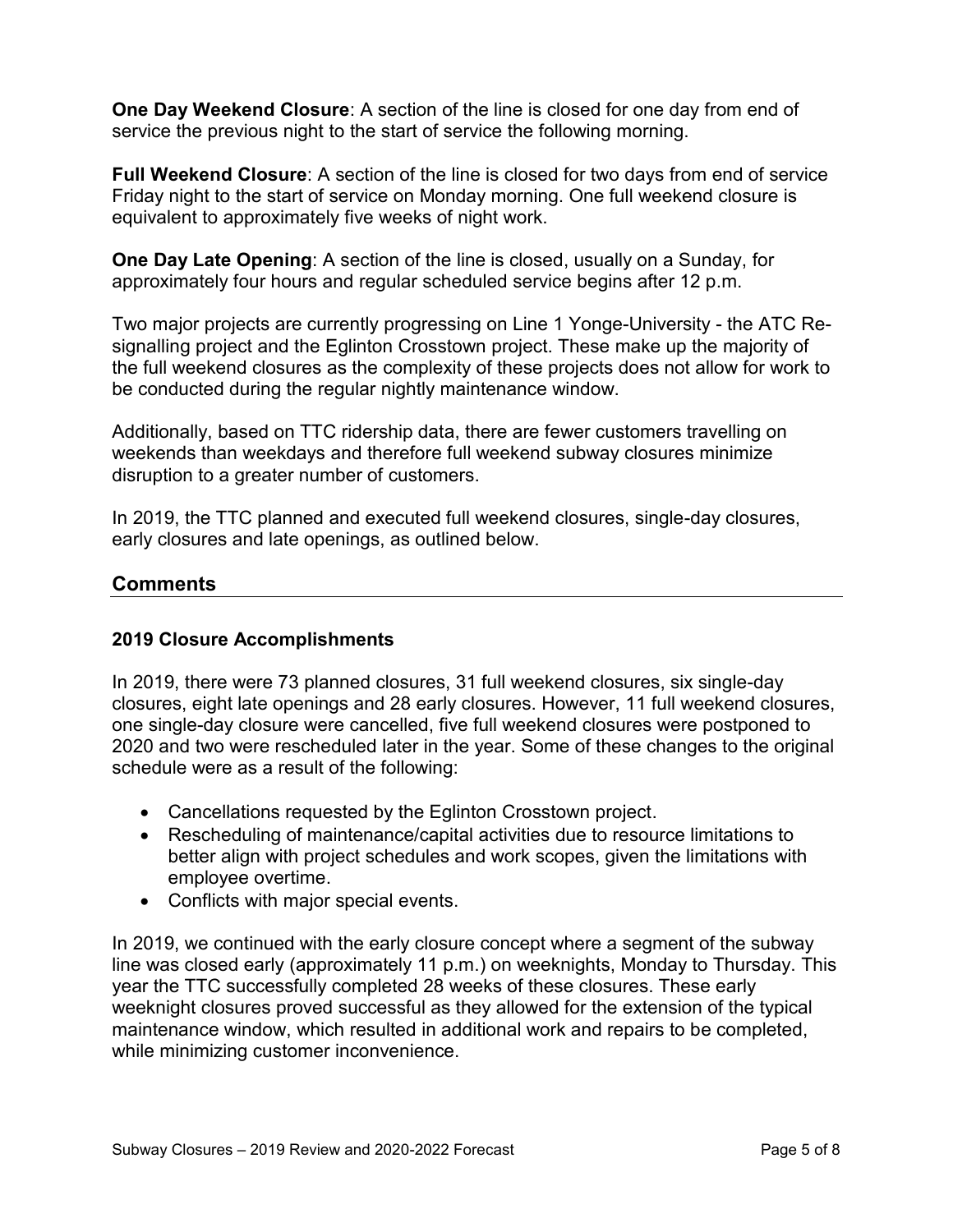The subway closures facilitated work on all four lines. A significant amount of work was carried out on Line 1 to support the ATC project as noted below (completed to the time of the authoring of this report).

A high-level interim summary of the 2019 closure accomplishments is listed below:

#### **Line 1 Yonge-University**

- Successfully completed the following for the Line 1 ATC project:
	- o Installed approximately 1,300 metres of cable tray.
	- o Installed over 30,000 metres of copper cable.
	- $\circ$  Completed an intensive test program, including more than 1,100 mainline test procedures, which could not be done during normal non-revenue hours.
	- o Completed trial operations with operators, subway supervisors and yard control staff, in advance of further ATC commissioning.
- Commissioned ATC milestones to enable the continuous automatic operation from Vaughan Metropolitan Centre to St Patrick stations.
- New installation of two Lawrence rail turnouts renewing the life of the special track work.

#### **Line 2 Bloor-Danforth**

- Replaced switch points, stock rails and track frogs, as well as switch plates on the Broadview double cross over, renewing the life of the special track work.
- Major maintenance and removal of expansion and insulated joints, improving reliability of the signal system.
- Replaced more than 5,500 metres of rail at various locations, on both Line 1 and Line 2, where the rail was heavily worn and approaching its end of life.

#### **Line 3 Scarborough**

- Upgraded traction power rail along various parts of the line to improve reliability and reduce arcing and excessive wear on the vehicle collector shoes.
- Major maintenance on two track turnouts.

#### **Line 4 Sheppard**

• Performed complex maintenance on track switches for improved reliability.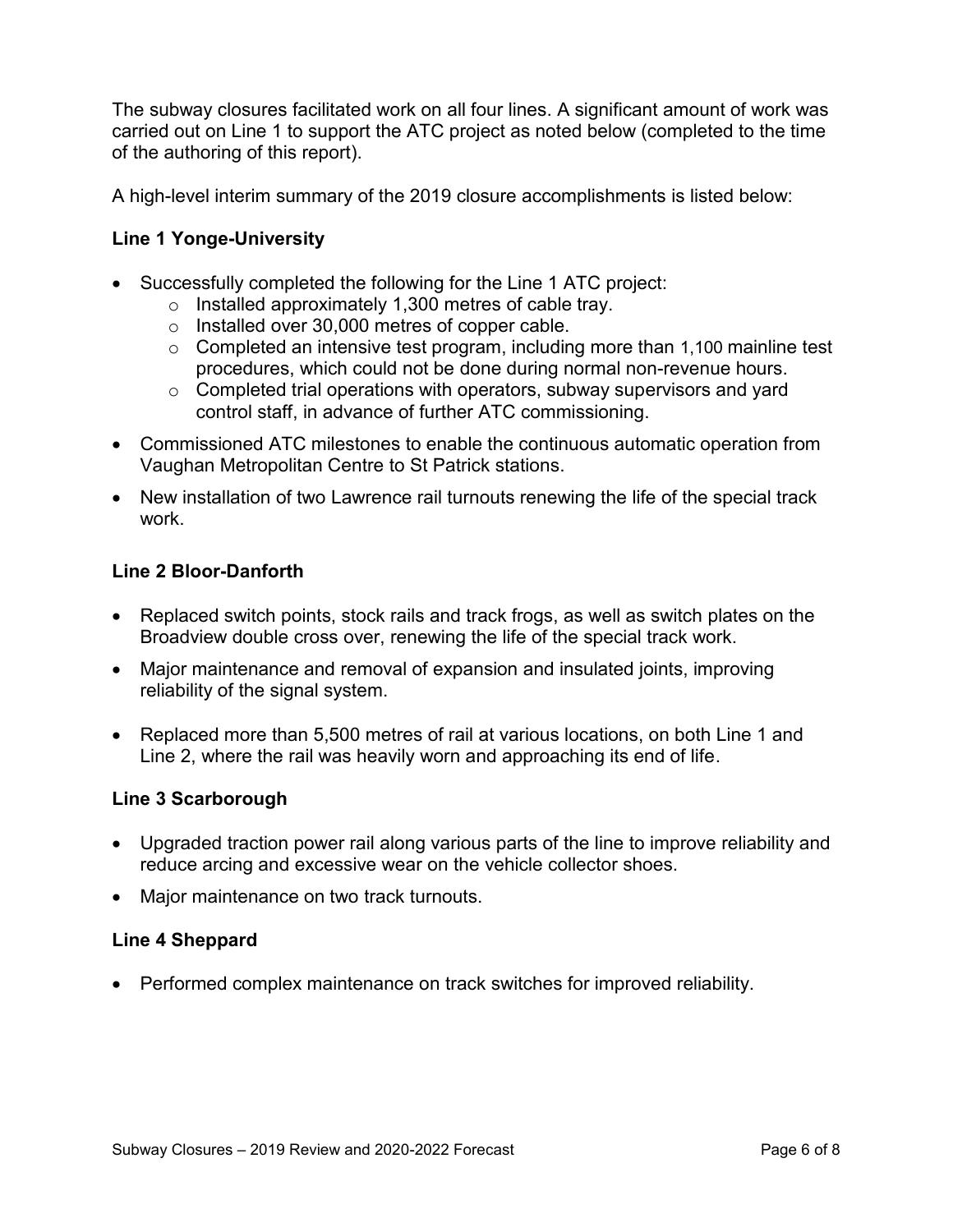#### **2020 Subway Closure Forecast**

In 2020, the TTC will continue to use full weekend and single-day closures, early weeknight closures, as well as late Sunday openings to enable the ATC project, Eglinton Crosstown work and various state-of-good-repair work to progress. Early weeknight closures will only be used from January to June and from September to November to limit disruptions during the summer months.

As of November 5, 2019, per Attachment 1, the following closures are proposed for 2020, but are subject to further change:

**34 Full Weekend Closures (14- ECLRT, 11-ATC, 9-SOGR)**

Line **0 27** Line **6 1** ine **8** 1 **18 Single Day Closures (12-ATC, 6-SOGR)**

Line **8-14** Line **2** Line **2**

**8 Late Sunday Openings (8-SOGR)** Line **0** Line **8**

**106 Early Weeknight Closures (24-ATC, 82-SOGR)** Line **0 86** Line **20** 20

For a current schedule of the tentative 2020 closure plan, please see Attachment 1.

#### **2021-2022 Preliminary Forecasted Closures**

In both 2021-2022, the TTC plans to continue to use full weekend and single-day closures, early weeknight closures, as well as late Sunday openings to enable the ATC project, Eglinton Crosstown work and various state-of-good-repair work to progress. Early weeknight closures will only be used from January to June and from September to November to limit disruptions during the summer months.

The following closures are tentatively proposed for 2021 and 2022, but will be finalized at the end of the proceeding year, after thorough review of existing work and in correspondence with City of Toronto Planning staff:

**2021 26 Full Weekend Closures**  Line **0 23** Line **2** Line **<b>0** 1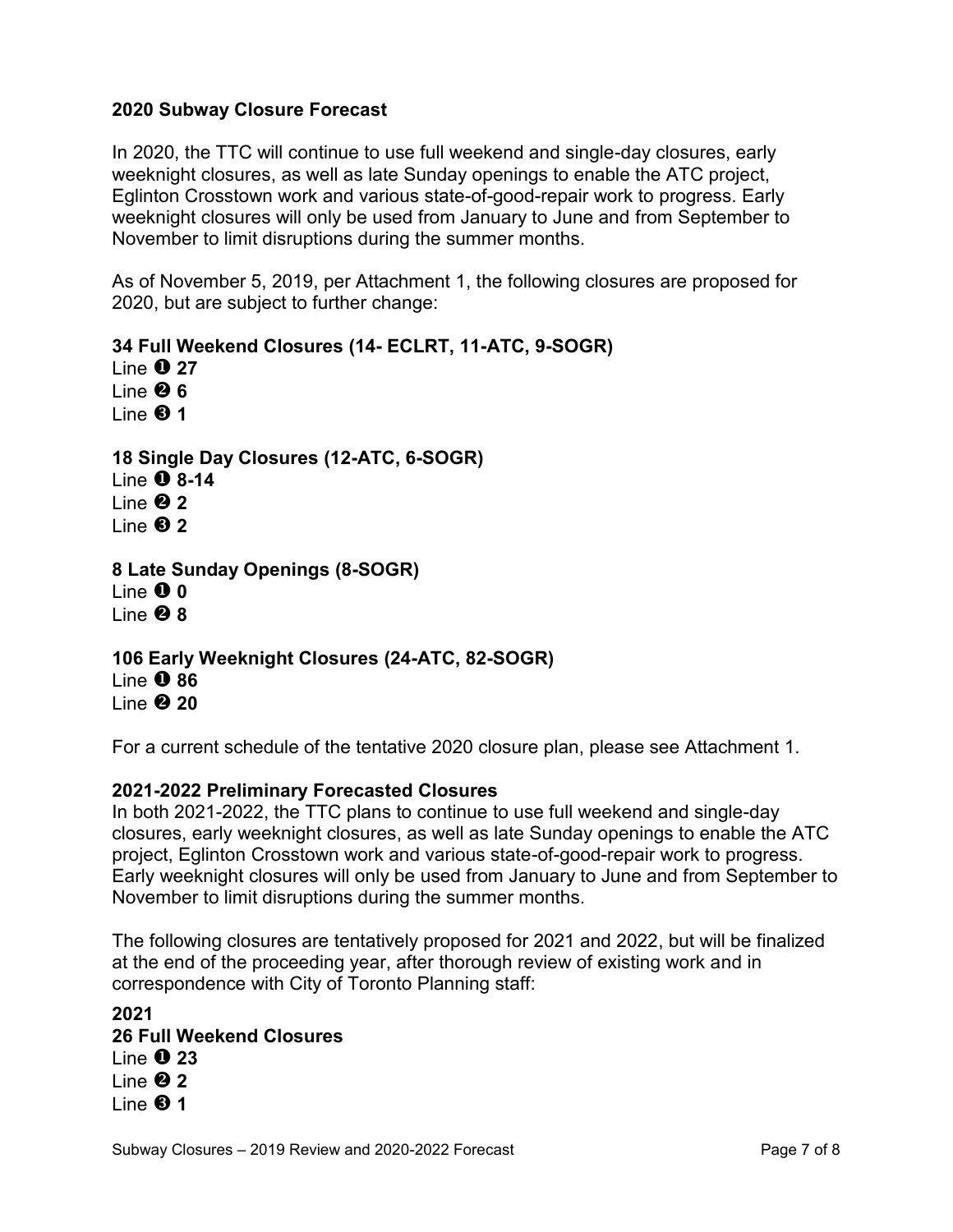**2 Single Day Closures**  Line **0** Line **0** Line **2 8 Late Sunday Openings** Line **0** Line **8 2022 19 Full Weekend Closures 1** ine **0** 18 Line **0** Line **1 2 Single Day Closures**  Line  $\tilde{\mathbf{0}}$  0 Line **0** Line **2 8 Late Sunday Openings** Line **0** Line **8**

#### **Contact**

Fortunato Monaco, Chief Infrastructure and Engineering Officer 416-393-4406 fortunato.monaco@ttc.ca

#### **Signature**

Kirsten Watson Deputy Chief Executive Officer - Operations

#### **Attachments**

Attachment 1 – 2020 Subway Closure Forecast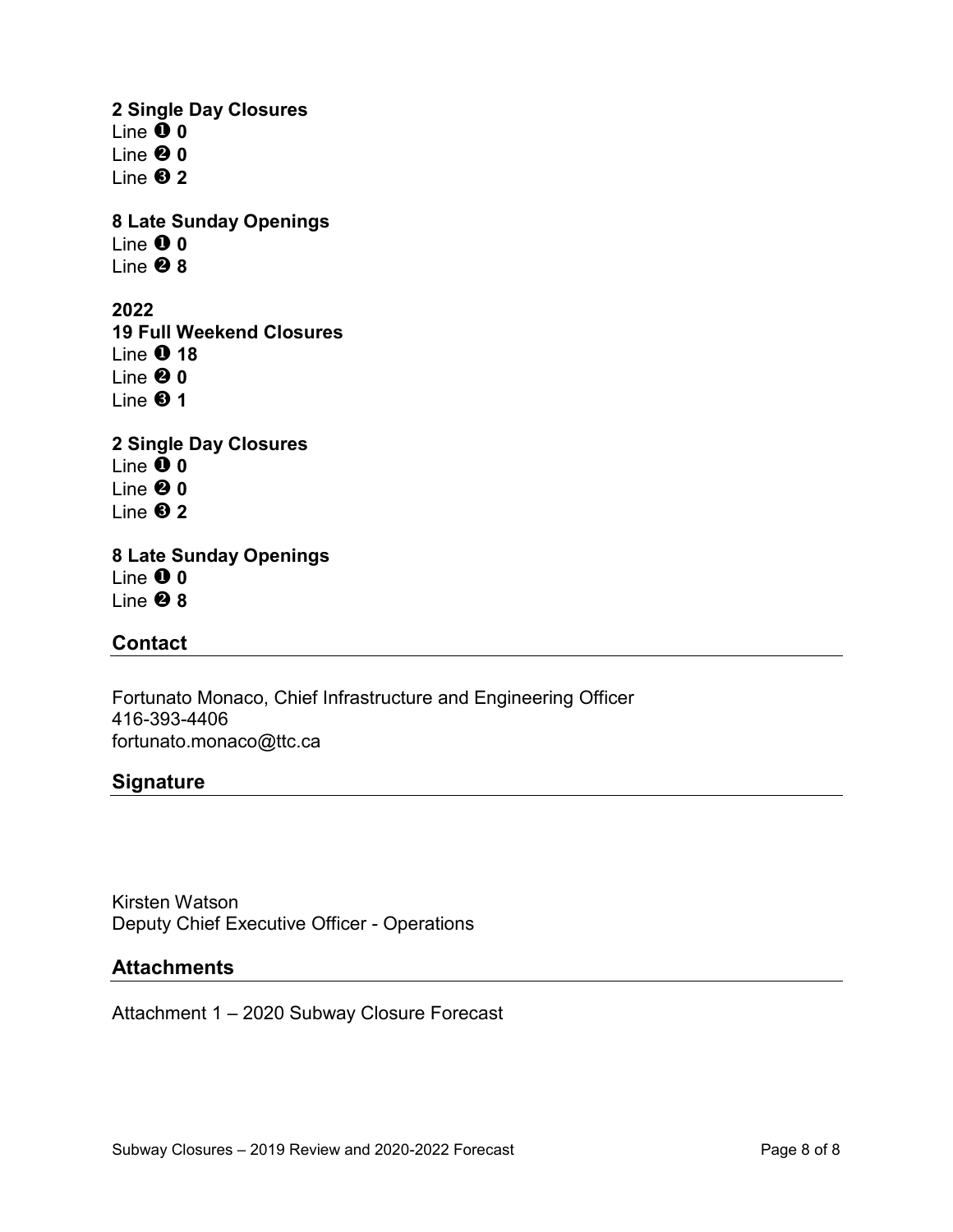# **ATTACHMENT 1 – 2020 SUBWAY CLOSURES FORECAST**

## **FULL WEEKEND CLOSURES**

| <b>DATE</b>  | <b>PROJECT</b>                                                                                       | <b>LINE</b>    | PRIMARY****  | <b>BACK</b><br><b>ALTERNATE</b><br><b>FROM</b><br><b>UP</b> |                                | <b>TO</b>       |                 |
|--------------|------------------------------------------------------------------------------------------------------|----------------|--------------|-------------------------------------------------------------|--------------------------------|-----------------|-----------------|
| Jan 11/12    | Eglinton CTS                                                                                         | $\mathbf{1}$   | <b>ECLRT</b> |                                                             | <b>PCTL</b>                    | <b>LAWRENCE</b> | <b>ST CLAIR</b> |
| Jan 18/19    | Eglinton CTS                                                                                         | 1              | <b>ECLRT</b> |                                                             |                                | <b>LAWRENCE</b> | <b>ST CLAIR</b> |
| Jan 25/26    | <b>Eglinton CTS</b>                                                                                  | $\mathbf{1}$   | <b>ECLRT</b> |                                                             |                                | <b>LAWRENCE</b> | <b>ST CLAIR</b> |
| Feb 1/2      | ATC P5 CON                                                                                           | $\mathbf{1}$   | <b>ATC</b>   |                                                             |                                | <b>FINCH</b>    | <b>ST CLAIR</b> |
| Feb 8/9      | <b>Eglinton CTS</b>                                                                                  | 1              | <b>ECLRT</b> |                                                             |                                | <b>LAWRENCE</b> | <b>ST CLAIR</b> |
| Feb 22/23    | ATC P3B - REV<br><b>SERV</b>                                                                         | 1              | <b>ATC</b>   |                                                             | <b>SPADINA</b>                 |                 | <b>BLOOR</b>    |
| Mar 7/8      | <b>Eglinton CTS</b><br>and TRK<br>Lawrence DXO<br>3/4 (turn back<br><b>DAVISVILLE</b><br>buildup) ** | 1              | <b>ECLRT</b> | <b>TRACK</b>                                                |                                | <b>SHEPPARD</b> | <b>ST CLAIR</b> |
| Mar 21/22    | ATC P5 CON                                                                                           | 1              | <b>ATC</b>   |                                                             |                                | <b>FINCH</b>    | <b>LAWRENCE</b> |
| Mar 28/29    | <b>Eglinton CTS</b>                                                                                  | 1              | <b>ECLRT</b> |                                                             |                                | <b>LAWRENCE</b> | <b>ST CLAIR</b> |
| May<br>30/31 | SIME Drainage<br>projects                                                                            | $\overline{2}$ | <b>SIME</b>  |                                                             |                                | <b>KENNEDY</b>  | <b>WARDEN</b>   |
| Apr 4/5      | <b>Eglinton CTS</b><br>and TRK<br>Lawrence DXO<br>4/4 (turn back<br><b>DAVISVILLE</b><br>buildup) ** | $\mathbf{1}$   | <b>ECLRT</b> | <b>TRACK</b>                                                | <b>PCTL</b><br><b>SHEPPARD</b> |                 | <b>ST CLAIR</b> |
| Apr 18/19    | ATC P4 EG COC                                                                                        | $\mathbf{1}$   | <b>ATC</b>   |                                                             |                                | <b>LAWRENCE</b> | <b>ST CLAIR</b> |
| Apr 25/26    | <b>Eglinton CTS</b>                                                                                  | $\mathbf{1}$   | <b>ECLRT</b> |                                                             |                                | <b>LAWRENCE</b> | <b>ST CLAIR</b> |
| Jun 6/7      | ATC P4 DV COC                                                                                        | $\mathbf{1}$   | <b>ATC</b>   |                                                             |                                | <b>LAWRENCE</b> | <b>BLOOR</b>    |
| Jun 13/14    | <b>Eglinton CTS</b><br>and TRK York<br>Mills 3 Track X-<br>Over 1/4 **                               | $\mathbf 1$    | <b>ECLRT</b> | <b>TRACK</b>                                                |                                | <b>SHEPPARD</b> | <b>ST CLAIR</b> |
| Jun 20/21    | <b>Eglinton CTS</b>                                                                                  | 1              | <b>ECLRT</b> |                                                             |                                | <b>LAWRENCE</b> | <b>ST CLAIR</b> |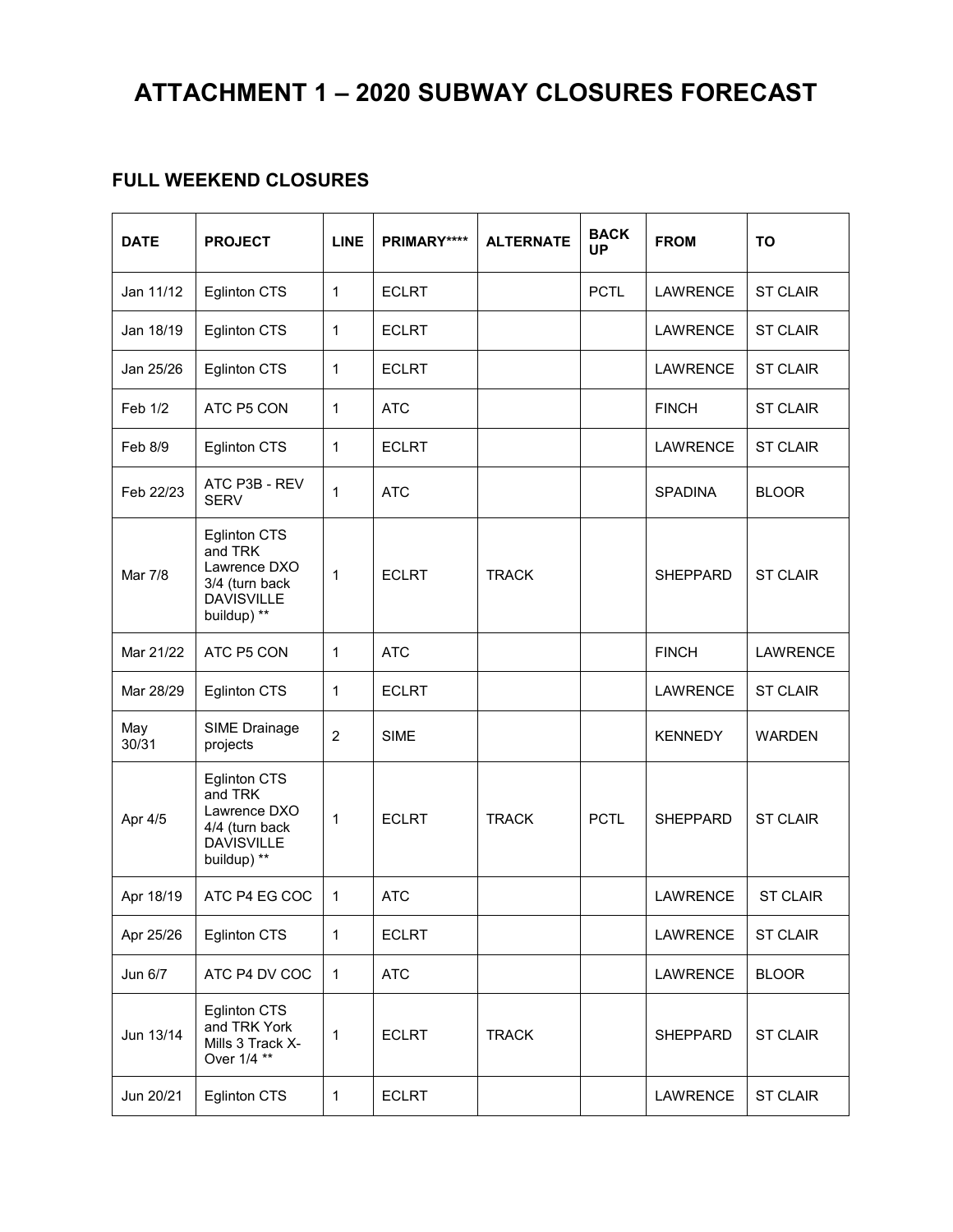| <b>DATE</b>       | <b>PROJECT</b>                                                                    | <b>LINE</b>    | PRIMARY****  | <b>BACK</b><br><b>ALTERNATE</b><br><b>UP</b>        |                 | <b>FROM</b>         | <b>TO</b>        |
|-------------------|-----------------------------------------------------------------------------------|----------------|--------------|-----------------------------------------------------|-----------------|---------------------|------------------|
| <b>Jul 4/5</b>    | *Eglinton CTS<br>and TRK York<br>Mills 3 Track X-<br>Over 2/4 **                  | 1              | <b>ECLRT</b> | <b>TRACK</b>                                        | <b>PCTL</b>     | <b>SHEPPARD</b>     | <b>ST CLAIR</b>  |
| Jul 18/19         | <b>Eglinton CTS</b>                                                               | 1              | <b>ECLRT</b> |                                                     | <b>PCTL</b>     | LAWRENCE            | <b>ST CLAIR</b>  |
| <b>July 25/26</b> | SIME Drainage<br>projects                                                         | $\overline{2}$ | <b>SIME</b>  |                                                     |                 | <b>KENNEDY</b>      | <b>WARDEN</b>    |
| August<br>15/16   | SIME Drainage<br>projects                                                         | $\overline{2}$ | <b>SIME</b>  |                                                     |                 | <b>KENNEDY</b>      | <b>WARDEN</b>    |
| Aug 22/23         | <b>Eglinton CTS</b><br>and TRK York<br>Mills 3 Track X-<br>Over 3/4 **            | 1              | <b>ECLRT</b> | <b>TRACK</b>                                        | <b>SHEPPARD</b> |                     | <b>ST CLAIR</b>  |
| Aug 29/30         | ATC P4 CON                                                                        | 1              | <b>ATC</b>   |                                                     |                 | <b>LAWRENCE</b>     | <b>ST CLAIR</b>  |
| Sep 12/13         | TRK St George-<br>Spadina C115<br>Curve (Long-<br>term Fix)                       | 1              | <b>TRACK</b> |                                                     | <b>PCTL</b>     | <b>SPADINA</b>      | <b>OSGOODE</b>   |
| Sep 19/20         | ATC P4 CON                                                                        | 1              | <b>ATC</b>   |                                                     |                 | <b>LAWRENCE</b>     | <b>ST CLAIR</b>  |
| Sep 26/27         | <b>TRK SRT</b><br>Reaction Rail,<br>Grout Pads,<br>Power Rail and<br>End Inclines | 3              | <b>TRACK</b> |                                                     | <b>PCTL</b>     | <b>MCCOWAN</b>      | <b>KENNEDY</b>   |
| Oct 12/13         | SIME Drainage<br>projects                                                         | $\overline{2}$ | <b>SIME</b>  |                                                     |                 | <b>KENNEDY</b>      | <b>WARDEN</b>    |
| Oct 17/18         | ATC P5 CON                                                                        | 1              | ATC          |                                                     |                 | <b>FINCH</b>        | LAWRENCE         |
| Oct 24/25         | <b>Eglinton CTS</b><br>and TRK York<br>Mills 3 Track X-<br>Over 4/4 **            | $\overline{1}$ | <b>ECLRT</b> | <b>TRACK</b>                                        |                 | <b>SHEPPARD</b>     | <b>ST CLAIR</b>  |
| <b>Nov 7/8</b>    | <b>TRK Keele DXO</b><br>(RSZ required)                                            | 2              | <b>TRACK</b> | <b>ECE</b><br><b>PCTL</b><br><b>JANE</b><br>(KEELE) |                 |                     | <b>OSSINGTON</b> |
| Nov 14/15         | ATC P3C - REV<br><b>SERV</b>                                                      | 1              | <b>ATC</b>   |                                                     |                 | <b>ST CLAIR</b>     | <b>UNION</b>     |
| Nov 28/29         | AA ATC P3C -<br>REV SERV***                                                       | 1              | <b>ATC</b>   |                                                     |                 | <b>ST CLAIR</b>     | <b>UNION</b>     |
| Dec 5/6           | TRK Broadview 3<br>Track X-Over<br><b>BWs (S-61 WB</b><br>$(T)$ : FTO             | 2              | <b>TRACK</b> |                                                     | <b>PCTL</b>     | ST<br><b>GEORGE</b> | <b>WOODBINE</b>  |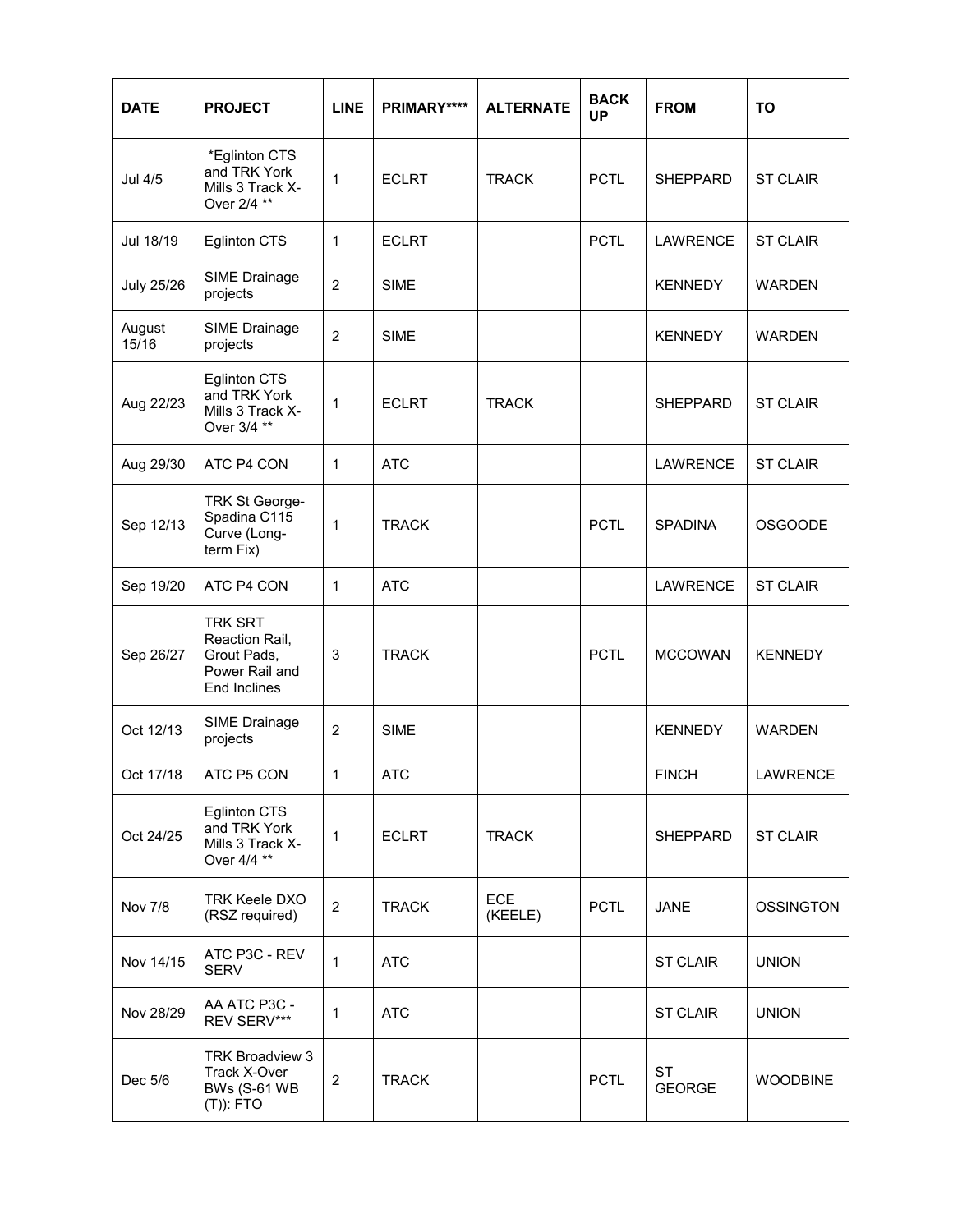| <b>DATE</b> | <b>PROJECT</b> | <b>LINE</b> | PRIMARY**** | <b>ALTERNATE</b> | <b>BACK</b><br>UP | <b>FROM</b>         | ΤO               |
|-------------|----------------|-------------|-------------|------------------|-------------------|---------------------|------------------|
| Dec 12/13   | ATC P5 CON     |             | ATC         |                  |                   | <b>FINCH</b>        | <b>LAWRENCE</b>  |
| Dec 19/20   | ECE AA         |             | <b>ECE</b>  |                  |                   | ST<br><b>GEORGE</b> | <b>ST ANDREW</b> |

\*\* Segment extended to share with TTC (If CTS cancels WC, TTC will use it as Weeknight EA). If WCs are rescheduled for Cross Over work, EA closures need to be reschedule together.

\*\*\* Contingency Weekend for ATC cut over

\*\*\*\*Primary Owner

- ECLRT Eglinton Crosstown Light Rail Transit Project
- ATC Automatic Train Control Project
- SIME- Subway Infrastructure Maintenance Engineering SOGR Projects
- TRACK Subway Infrastructure Track Maintenance SOGR Projects
- ECE Engineering and Construction Asbestos Abatement Project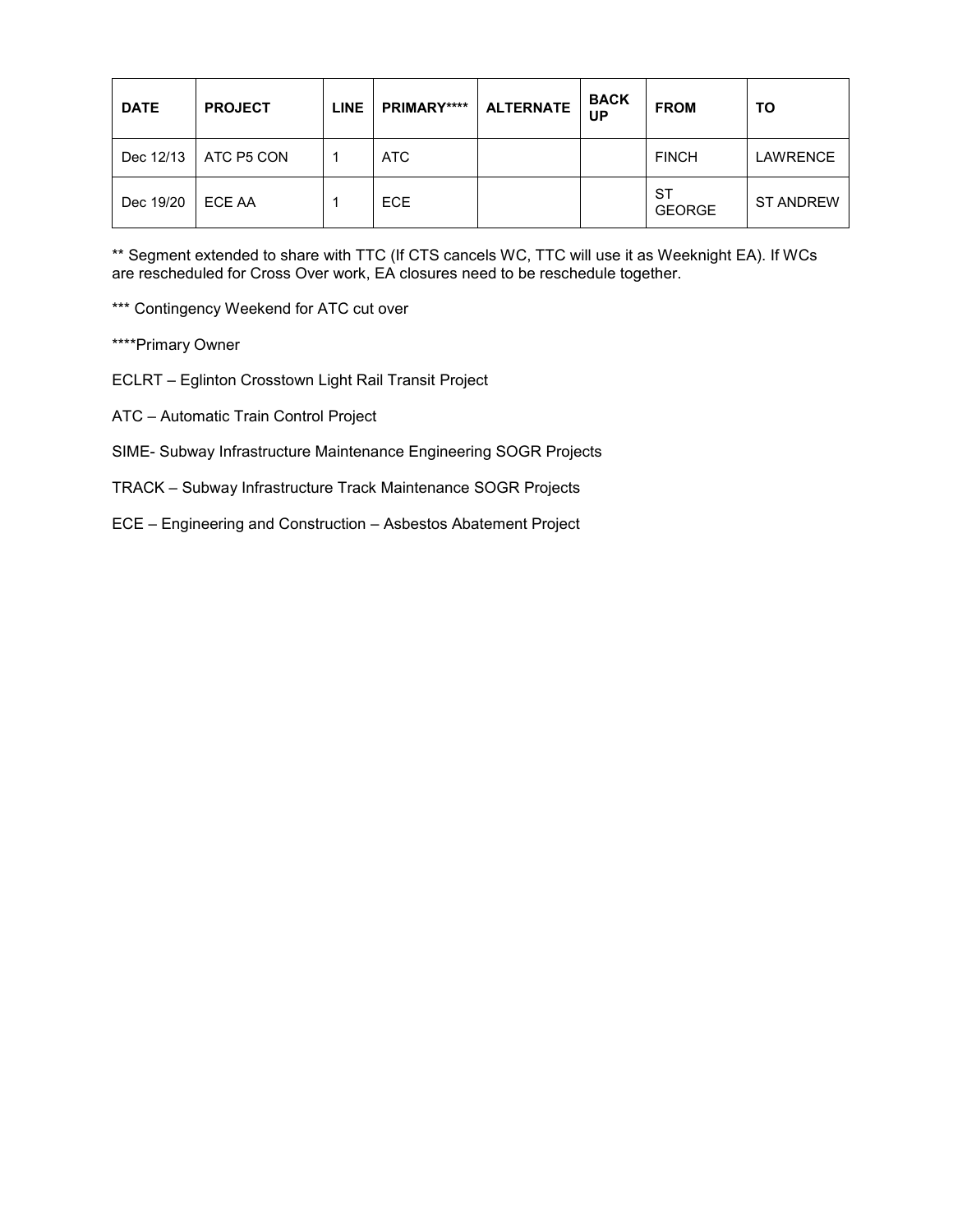## **SINGLE DAY CLOSURES**

| <b>DATE</b>       | PROJECT *****          | <b>LINE</b>    | <b>DESCRIPTION</b>                                                          | <b>FROM</b>     | TO                   |
|-------------------|------------------------|----------------|-----------------------------------------------------------------------------|-----------------|----------------------|
| Feb <sub>29</sub> | <b>ECE ATC TESTING</b> | 1              | ATC P3B - REV SERV*                                                         | <b>SPADINA</b>  | <b>BLOOR</b>         |
| Mar 1             | <b>ECE ATC TESTING</b> | 1              | ATC P3B - REV SERV*                                                         | <b>SPADINA</b>  | <b>BLOOR</b>         |
| May 2             | <b>ECE ATC TESTING</b> | 1              | ATC P4 DV COC                                                               | <b>LAWRENCE</b> | <b>ST CLAIR</b>      |
| May 3             | <b>SIME DRAINAGE</b>   | $\overline{2}$ | <b>DRAINAGE PROJECT</b>                                                     | <b>KENNEDY</b>  | <b>WARDEN</b>        |
| May 9             | <b>ECE ATC TESTING</b> | 1              | ATC P4 DV COC                                                               | LAWRENCE        | <b>ST CLAIR</b>      |
| May 10            | <b>SIME DRAINAGE</b>   | 2              | DRAINAGE PROJECT                                                            | LAWRENCE        | <b>ST CLAIR</b>      |
| May 23            | ECE ATC TESTING        | 1              | ATC P3C - SIT 13                                                            | <b>BLOOR</b>    | <b>ST ANDREW</b>     |
| May 24            | <b>ECE ATC TESTING</b> | 1              | ATC P3C - SIT 13                                                            | <b>ST CLAIR</b> | <b>KING</b>          |
| <b>May 30</b>     | <b>ECE ATC TESTING</b> | 1              | ATC P3C - SIT 13*                                                           | <b>BLOOR</b>    | <b>ST ANDREW</b>     |
| May 31            | <b>ECE ATC TESTING</b> | 1              | ATC P3C - SIT 13*                                                           | <b>ST CLAIR</b> | <b>KING</b>          |
| Jun 7             | <b>TTC SOGR</b>        | 3              | <b>TRK SRT Reaction Rail,</b><br>Grout Pads, Power Rail<br>and End Inclines | <b>MCCOWAN</b>  | <b>KENNEDY (SRT)</b> |
| Aug 8             | ECE ATC TESTING        | 1              | ATC P3C - SAT5                                                              | <b>BLOOR</b>    | <b>ST ANDREW</b>     |
| Aug 9             | <b>ECE ATC TESTING</b> | 1              | ATC P3C - SAT5                                                              | <b>ST CLAIR</b> | <b>KING</b>          |
| Aug 15            | <b>ECE ATC TESTING</b> | 1              | ATC P3C - SAT5*                                                             | <b>BLOOR</b>    | <b>ST ANDREW</b>     |
| Aug 16            | <b>ECE ATC TESTING</b> | 1              | ATC P3C - SAT5 *                                                            | <b>ST CLAIR</b> | S KING               |
| Oct 24            | <b>TTC SOGR</b>        | 3              | TRK SRT Reaction Rail,<br>Grout Pads, Power Rail<br>and End Inclines        | <b>MCCOWAN</b>  | <b>KENNEDY (SRT)</b> |
| Nov <sub>21</sub> | <b>TTC SOGR</b>        | 1              | <b>TRK Union Storage Track</b><br><b>KING</b><br><b>OSGOODE</b><br>S37      |                 |                      |
| <b>Nov 22</b>     | ECE AA                 | 1              | AA PROJECT                                                                  | ST GEORGE       | <b>ST ANDREW</b>     |

\*Contingency days for ATC cutover

\*\*\*\*\*

ECE ATC TESTING – Engineering and Construction Automatic Train Control Testing SIME DRAINAGE - Subway Infrastructure Maintenance Engineering Drainage projects TTC SOGR - Toronto Transit Commission State of Good Repair Projects ECE AA – Engineering and Construction Asbestos Abatement Project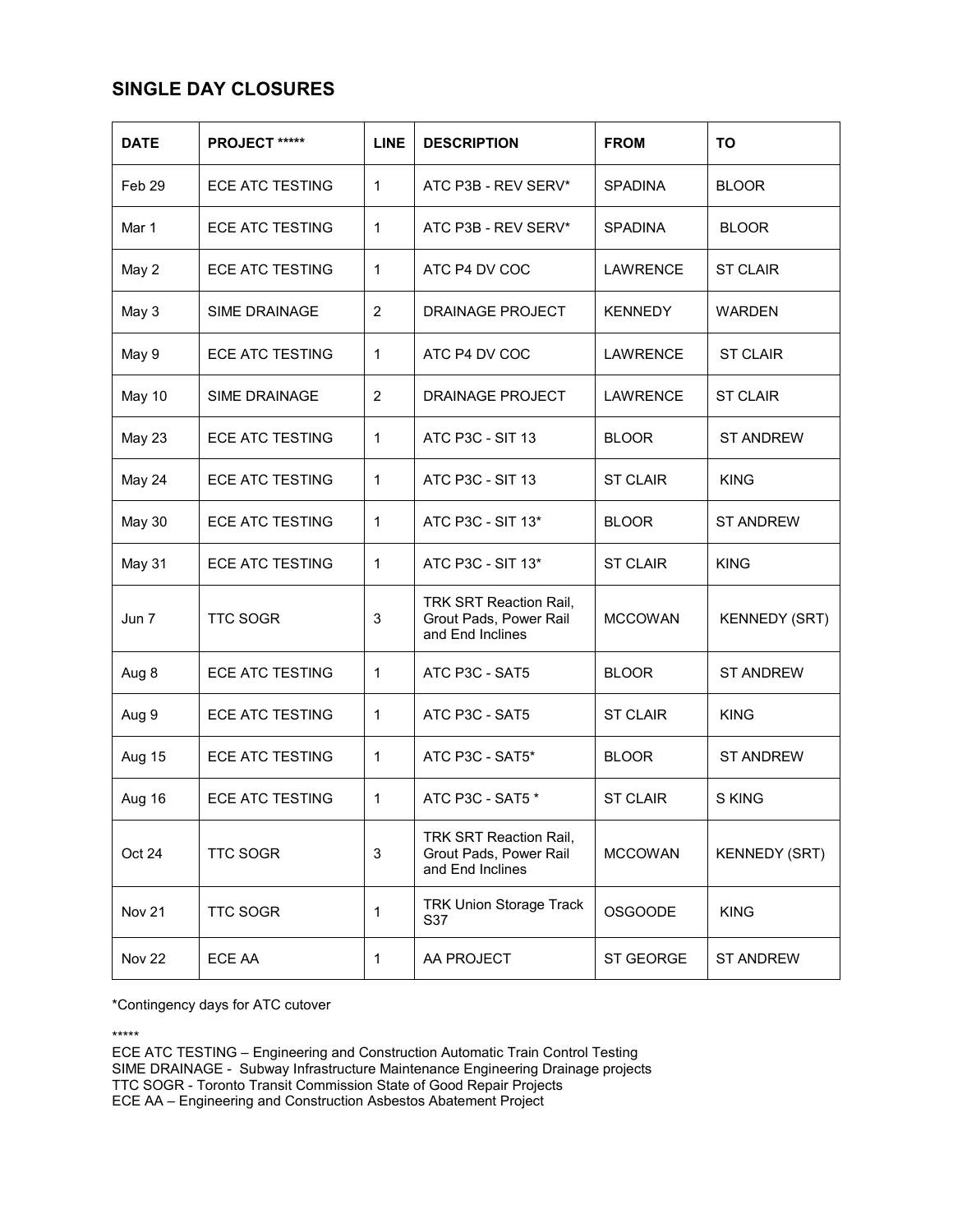## **LATE OPENING**

| <b>DATE</b>   | <b>PROJECT</b>  | <b>LINE</b> | <b>DESCRIPTION</b>        | <b>FROM</b>      | ΤО               |
|---------------|-----------------|-------------|---------------------------|------------------|------------------|
| Apr 5         | TTC SOGR        |             | (LO) PEV Beam Replacement | <b>ST GEORGE</b> | <b>BROADVIEW</b> |
| Apr 19        | TTC SOGR        |             | (LO) PEV Beam Replacement | <b>ST GEORGE</b> | <b>BROADVIEW</b> |
| May 31        | TTC SOGR        |             | (LO) PEV Beam Replacement | <b>ST GEORGE</b> | <b>BROADVIEW</b> |
| <b>Jun 14</b> | TTC SOGR        |             | (LO) PEV Beam Replacement | <b>ST GEORGE</b> | <b>BROADVIEW</b> |
| <b>Jul 12</b> | <b>TTC SOGR</b> |             | (LO) PEV Beam Replacement | <b>ST GEORGE</b> | <b>BROADVIEW</b> |
| <b>Jul 26</b> | TTC SOGR        |             | (LO) PEV Beam Replacement | <b>ST GEORGE</b> | <b>BROADVIEW</b> |
| Aug 23        | <b>TTC SOGR</b> |             | (LO) PEV Beam Replacement | <b>ST GEORGE</b> | <b>BROADVIEW</b> |
| Sep 13        | TTC SOGR        |             | (LO) PEV Beam Replacement | <b>ST GEORGE</b> | <b>BROADVIEW</b> |

# **EARLY WEEKNIGHT CLOSURES**

| <b>DATE</b> | <b>PROJECT</b>                                                         | <b>LINE</b>    | <b>PRIMARY</b> | <b>ALTERNATE</b> | <b>FROM</b>     | <b>TO</b>             |
|-------------|------------------------------------------------------------------------|----------------|----------------|------------------|-----------------|-----------------------|
| Jan 20-24   | (EA) TRK St George-<br>Spadina C115 Curve<br>(Temporary Fix)           | $\mathbf{1}$   | <b>TRACK</b>   |                  | <b>SPADINA</b>  | <b>OSGOODE</b>        |
| Jan 27-31   | (EA) TRK St George-<br>Spadina C115 Curve<br>(Temporary Fix)           | 1              | <b>TRACK</b>   |                  | <b>SPADINA</b>  | <b>OSGOODE</b>        |
| Feb 3-6     | (EA) TRK BD Line 2-<br>Perth, C44 EB, LR &<br>Tangent                  | $\overline{2}$ | <b>TRACK</b>   |                  | <b>KEELE</b>    | <b>OSSINGTON (BD)</b> |
| Feb 10-13   | (EA) TRK BD Line 2 -<br>Pauline EB C42 High Rail<br>& Rail replacement | $\overline{2}$ | <b>TRACK</b>   |                  | <b>KEELE</b>    | <b>OSSINGTON (BD)</b> |
| Feb 18-20   | (EA) TRK Finch Tail Track<br>ΜМ                                        | $\mathbf{1}$   | <b>TRACK</b>   |                  | <b>FINCH</b>    | <b>SHEPPARD</b>       |
| Feb 24-27   | (EA) TRK Pre-closure<br>work Lawrence DXO                              | $\mathbf{1}$   | <b>TRACK</b>   |                  | <b>SHEPPARD</b> | <b>ST CLAIR</b>       |
| Mar 9-12    | (EA) ATC Construction                                                  | $\mathbf{1}$   | <b>ATC</b>     |                  | <b>FINCH</b>    | <b>LAWRENCE</b>       |
| Mar 16-19   | (EA) TRK University Wye<br><b>NB, C10</b>                              | $\mathbf{1}$   | <b>TRACK</b>   |                  | <b>SPADINA</b>  | <b>OSGOODE</b>        |
| Mar 23-26   | (EA) TRK Pre-closure<br>work Lawrence DXO                              | 1              | <b>TRACK</b>   |                  | <b>SHEPPARD</b> | <b>ST CLAIR</b>       |
| Mar 30-31   | (EA) ATC Construction                                                  | $\mathbf{1}$   | <b>ATC</b>     |                  | <b>FINCH</b>    | <b>LAWRENCE</b>       |
| Apr 1-2     | (EA) ATC Construction                                                  | $\mathbf{1}$   | <b>ATC</b>     |                  | <b>FINCH</b>    | <b>LAWRENCE</b>       |
| Apr 13-16   | (EA) TRK Soft Spot<br>Remediation                                      | $\mathbf{1}$   | <b>TRACK</b>   |                  | <b>WILSON</b>   | <b>ST CLAIR WEST</b>  |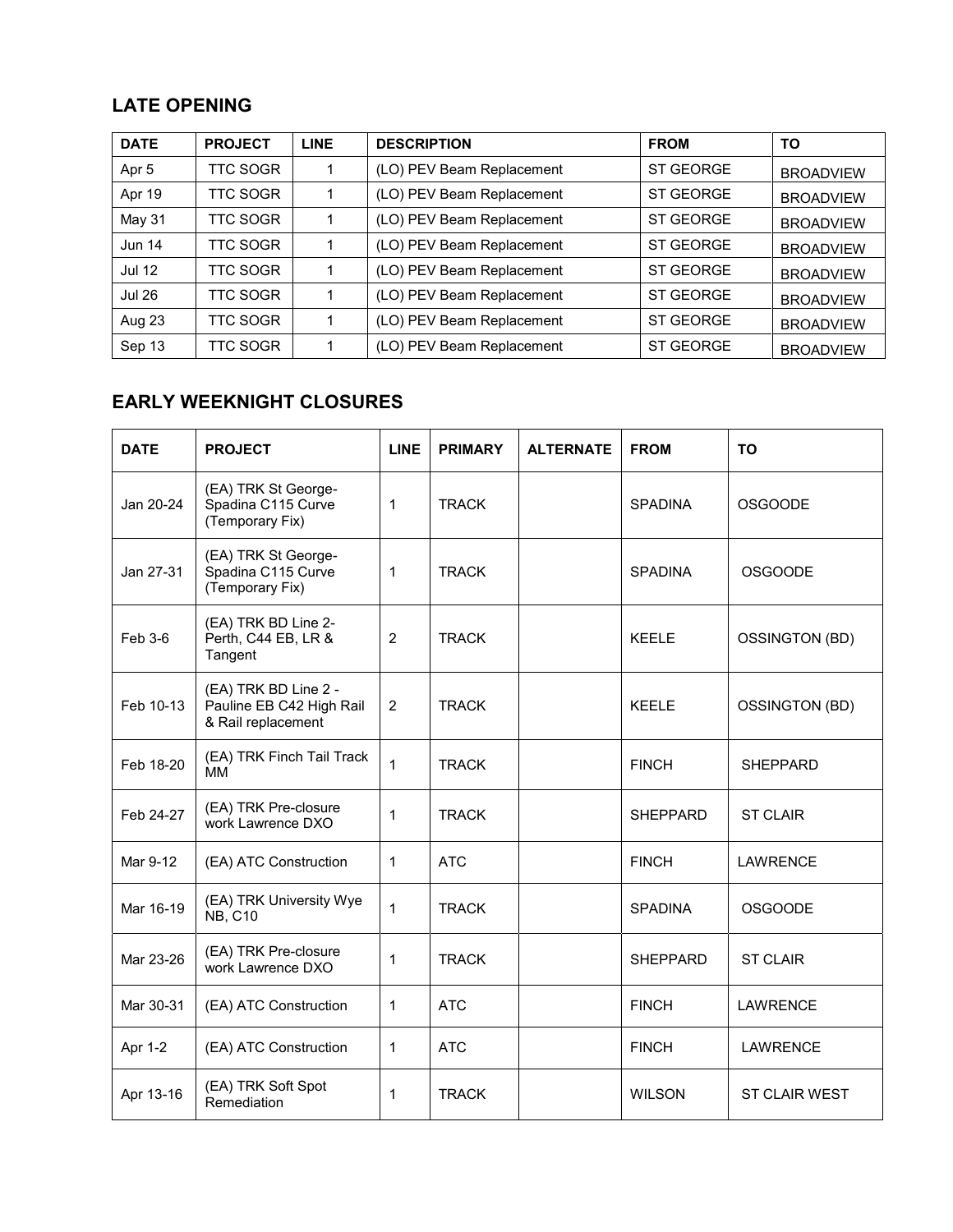# **EARLY WEEKNIGHT CLOSURES (cont'd)**

| <b>DATE</b>   | <b>PROJECT</b>                                                                  | <b>LINE</b>      | <b>PRIMARY</b> | <b>ALTERNATE</b> | <b>FROM</b>                    | <b>TO</b>            |
|---------------|---------------------------------------------------------------------------------|------------------|----------------|------------------|--------------------------------|----------------------|
| Apr 20-23     | (EA) TRK University Wye<br><b>SB, C10a</b>                                      | $\mathbf{1}$     | <b>TRACK</b>   |                  | <b>SPADINA</b>                 | <b>OSGOODE</b>       |
| Apr 27-30     | (EA) ATC Construction                                                           | 1                | <b>ATC</b>     |                  | <b>LAWRENCE</b>                | <b>BLOOR</b>         |
| May 4-7       | (EA) TRK Soft Spot<br>Remediation                                               | $\mathbf{1}$     | <b>TRACK</b>   |                  | <b>LAWRENCE</b><br><b>WEST</b> | <b>ST CLAIR WEST</b> |
| May 11-<br>14 | (EA) TRK Wooden Tie<br>Replacement (composite<br>ties-Bloor to Rosedale<br>BWS) | $\mathbf{1}$     | <b>TRACK</b>   |                  | <b>ST CLAIR</b>                | <b>BLOOR</b>         |
| May 19-<br>21 | (EA) TRK Wooden Tie<br>Replacement (composite<br>ties-Bloor to Rosedale<br>BWS) | $\mathbf{1}$     | <b>TRACK</b>   |                  | <b>ST CLAIR</b>                | <b>BLOOR</b>         |
| May 25-<br>28 | (EA) ATC Construction<br>and TRK Wooden Tie<br>Replacement                      | $\mathbf{1}$     | <b>ATC</b>     | <b>TRACK</b>     | <b>LAWRENCE</b>                | <b>BLOOR</b>         |
| Jun 1-4       | (EA) TRK Pre-closure<br>work York Mills 3 Track X-<br>Over                      | $\mathbf{1}$     | <b>TRACK</b>   |                  | <b>SHEPPARD</b>                | <b>ST CLAIR</b>      |
| Jun 8-11      | (EA) TRK Wooden Tie<br>Replacement (composite<br>ties-Bloor to Rosedale<br>BWS) | $\mathbf{1}$     | <b>TRACK</b>   |                  | <b>ST CLAIR</b>                | <b>BLOOR</b>         |
| Jun 15-18     | (EA) ATC Construction                                                           | $\mathbf{1}$     | <b>ATC</b>     |                  | <b>LAWRENCE</b>                | <b>BLOOR</b>         |
| Jun 22-25     | (EA) TRK Pre-closure<br>work York Mills 3 Track X-<br>Over                      | $\mathbf{1}$     | <b>TRACK</b>   |                  | <b>SHEPPARD</b>                | <b>ST CLAIR</b>      |
| Aug 10-13     | (EA) TRK Pre-closure<br>work York Mills 3 Track X-<br>Over                      | $\mathbf{1}$     | <b>TRACK</b>   |                  | SHEPPARD                       | <b>ST CLAIR</b>      |
| Oct 5-8       | (EA) TRK BD Line 2-<br>Pengelly, Birchmount,<br><b>Tangent Rail</b>             | $\boldsymbol{2}$ | <b>TRACK</b>   |                  | <b>VICTORIA</b><br><b>PARK</b> | <b>KENNEDY (BD)</b>  |
| Oct 13-16     | (EA) TRK Pre-closure<br>work York Mills 3 Track X-<br>Over                      | $\mathbf{1}$     | <b>TRACK</b>   |                  | SHEPPARD                       | <b>ST CLAIR</b>      |
| Oct 26-29     | (EA) TRK Pre-closure<br>work Keele DXO                                          | $\overline{c}$   | <b>TRACK</b>   |                  | <b>JANE</b>                    | OSSINGTON (BD)       |